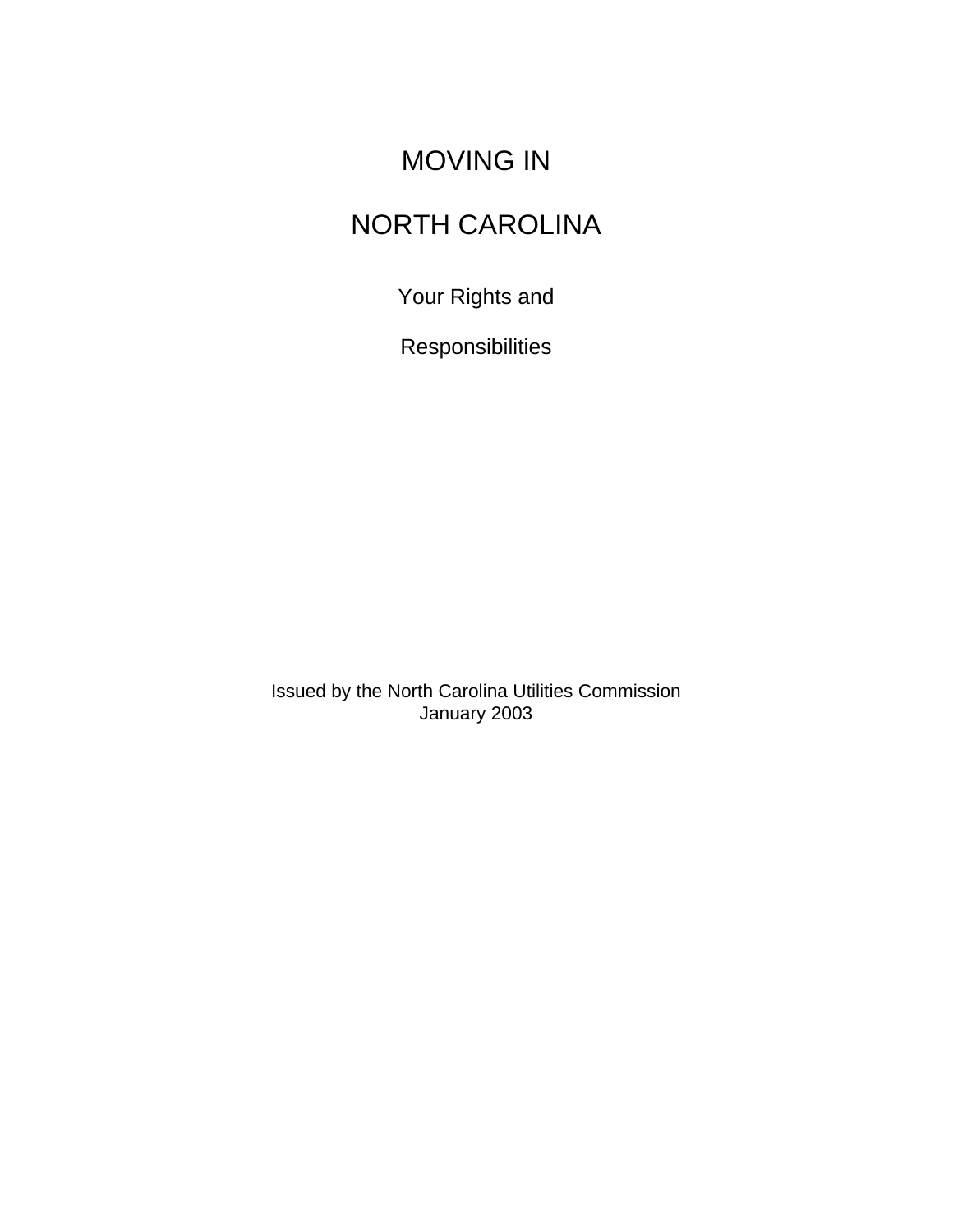### **TABLE OF CONTENTS**

| Introduction                           | 3  |
|----------------------------------------|----|
| Selecting a Mover                      | 3  |
| <b>Estimates</b>                       | 3  |
| <b>Hourly Rates Shipments</b>          | 4  |
| <b>Weight/Distance Moves</b>           | 4  |
| <b>Expedited Delivery Service</b>      | 5  |
| <b>Exclusive Use of Vehicle</b>        | 5  |
| Valuation                              | 5  |
| <b>Articles of Extraordinary Value</b> | 6  |
| Pre-moving Information                 | 6  |
| Packing Day                            | 7  |
| Loading Day (Origin)                   | 8  |
| Delivery Day (Destination)             | 8  |
| Storage                                | 9  |
| Loss or Damage                         | 10 |
| In Closing                             | 10 |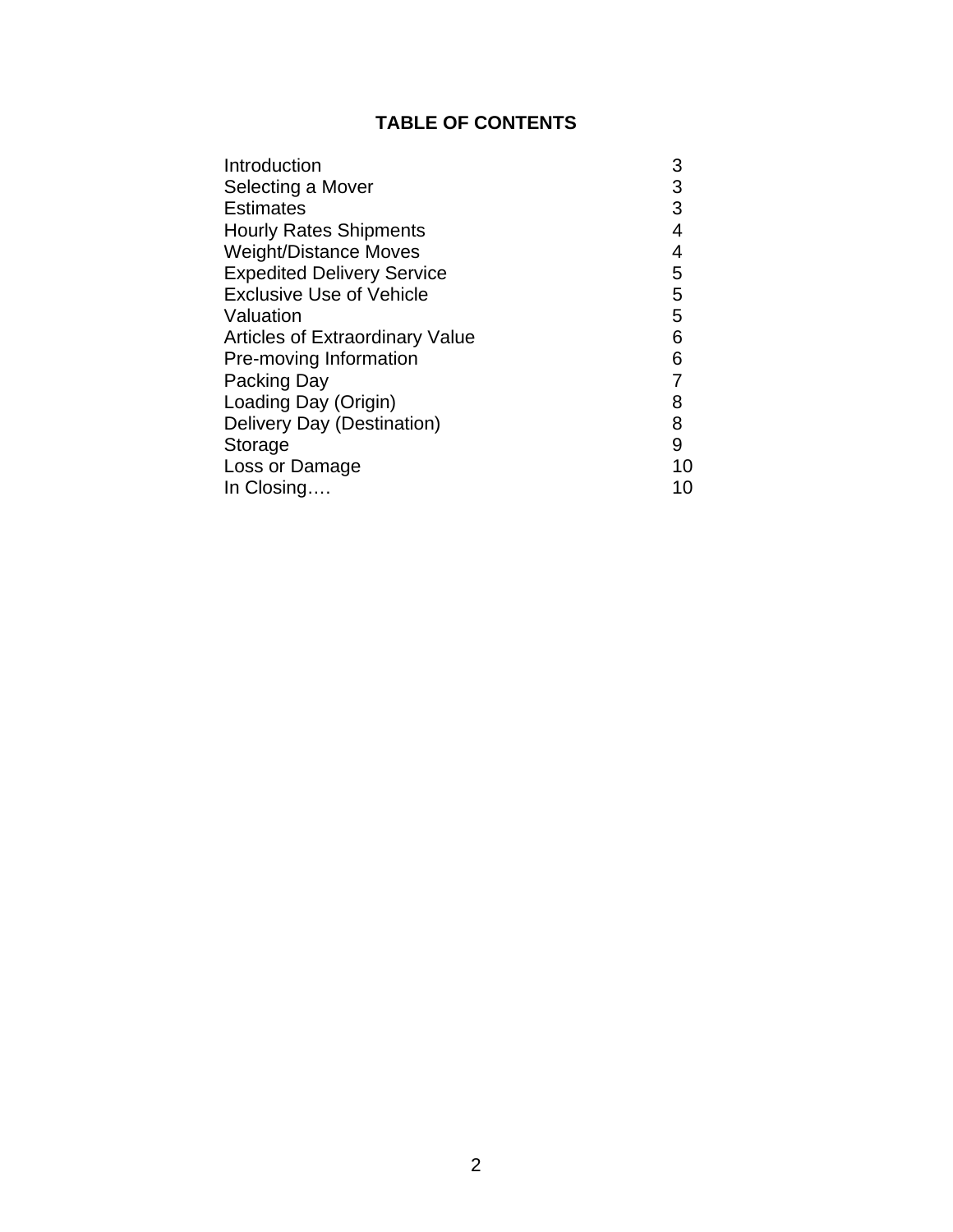#### **INTRODUCTION**

This brochure contains information you need to know regarding the shipment of household goods within North Carolina. You will want to read it thoroughly before contracting with a mover and before the move takes place. ALL moves are subject to the rules and regulations of the North Carolina Utilities Commission (Commission), even moves made within a city or county. A copy of the tariff used to determine the charges for your move (the Maximum Rate Tariff) is available from the Commission's website, www.ncuc.net. You may also obtain a copy of the Maximum Rate Tariff by calling the Commission's Chief Clerk's Office at 919/733-7328. The Clerk's Office will charge you approximately \$15.00 for the tariff (20 cents per page copying fee). **The Maximum Rate Tariff establishes "maximum" rates a mover can charge, however, you and the mover are allowed to negotiate moving rates that are lower than the established maximum rates.** 

While the Commission regulates the charges, protections, and liabilities afforded to you and the mover, your move should be a cooperative effort. You and your mover should work closely together which will save you time and money. Be sure to call your mover if you have any questions before, during, or after your move.

### **SELECTING A MOVER**

Movers transporting household goods in North Carolina must be issued a certificate from the Commission. The certificate or "C" number must be clearly displayed in any advertising, on the Estimated Cost of Services form, and on the Bill of Lading. To determine whether or not the mover has a certificate, you can call the Commission at 919/733-4036 or refer to the list of regulated transportation companies shown on the Commission's website.

Some movers operate as agents for nationally known van lines. You should ask each mover for its name, address, and phone number as well as whether or not it is operating as the mover or the agent.

#### **ESTIMATES**

Movers are required to give you a written estimate of the cost of your move if you request one. There is no charge for the estimate. For moves within North Carolina, there are three types of estimates: non-binding, binding guaranteed, and binding not-toexceed. The estimates must clearly describe the shipment and all services to be performed and appear on forms approved by the Commission. Your mover is not required to provide an estimate if you request the estimate less than 5 business days prior to the move or if the total weight of the move is less than 500 lbs.

**Non-Binding:** A non-binding estimate shows the approximate charges which will be assessed for the services identified in the estimate. At the time of delivery, the mover will expect payment of the actual charges. However, you may request delivery of the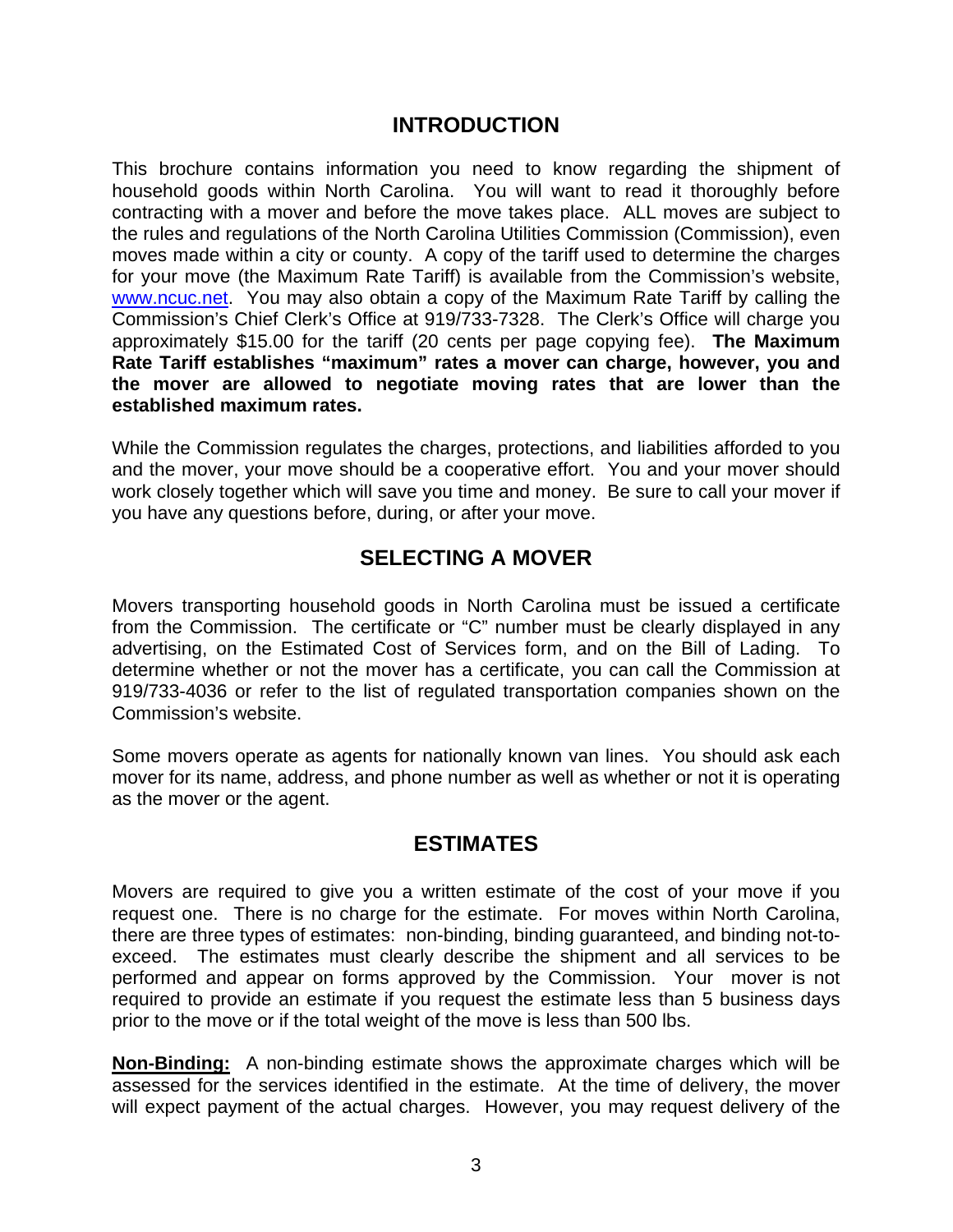shipment upon payment of an amount not to exceed 110% of the estimated charges. You will be billed for the balance of the charges which should be paid within 30 days of the date of delivery of your household goods.

**Binding Guaranteed**: A binding guaranteed estimate is fully binding on the mover as long as you do not request additional, different, or fewer services than those initially specified in the estimate. If any additional services are performed by the mover at your request which are not covered in the binding guaranteed estimate, additional charges will apply and be listed on an addendum to the estimate.

**Binding Not-to-Exceed:** A binding not-to-exceed estimate specifies a guaranteed maximum charge for the move. After the move has been completed, all charges will be calculated. If the actual charges are less than the estimate, the actual charges will apply. If the actual charges are greater than the estimate, the estimated charges will apply. If any additional services are performed by the mover at your request which are not covered in the binding not-to-exceed estimate, additional charges will apply and be listed on an addendum to the estimate.

Unless arrangements are made in advance, only cash, certified check, money order, or travelers check will be accepted for payment at the time of delivery of your household goods. Most movers do not accept personal checks, and many do not have the ability to process credit or debit cards. Check with your mover to find out what you need to know about paying for the move.

## **HOURLY RATED SHIPMENTS**

The Commission's regulations provide that moves of 35 miles or less be billed at hourly rates. **Remember that these hourly rates are maximum rates, and you and the mover are allowed to negotiate moving rates which are lower than the established maximum rates.** The "clock" starts when the movers arrive at your home and ends when all the services at the destination have been completed. A charge for travel time may be assessed. Time will be rounded up to the nearest quarter hour.

## **WEIGHT/DISTANCE MOVES**

The Commission's regulations provide that moves greater than 35 miles be billed based on weight and distance. **Remember that these weight/distance rates are maximum rates, and you and the mover are allowed to negotiate moving rates which are lower than the established maximum rates.** The mover will weigh the vehicle (tare weight) prior to loading your household goods. After the vehicle has been loaded, the mover will weigh your shipment again (gross weight). The net weight will be determined by subtracting the tare weight from the gross weight. All weights will be shown on the Bill of Lading. If no adequate scale is available, a "constructive weight" (7 lbs. per cu. ft. of properly loaded van space) may be used to determine the weight of the shipment.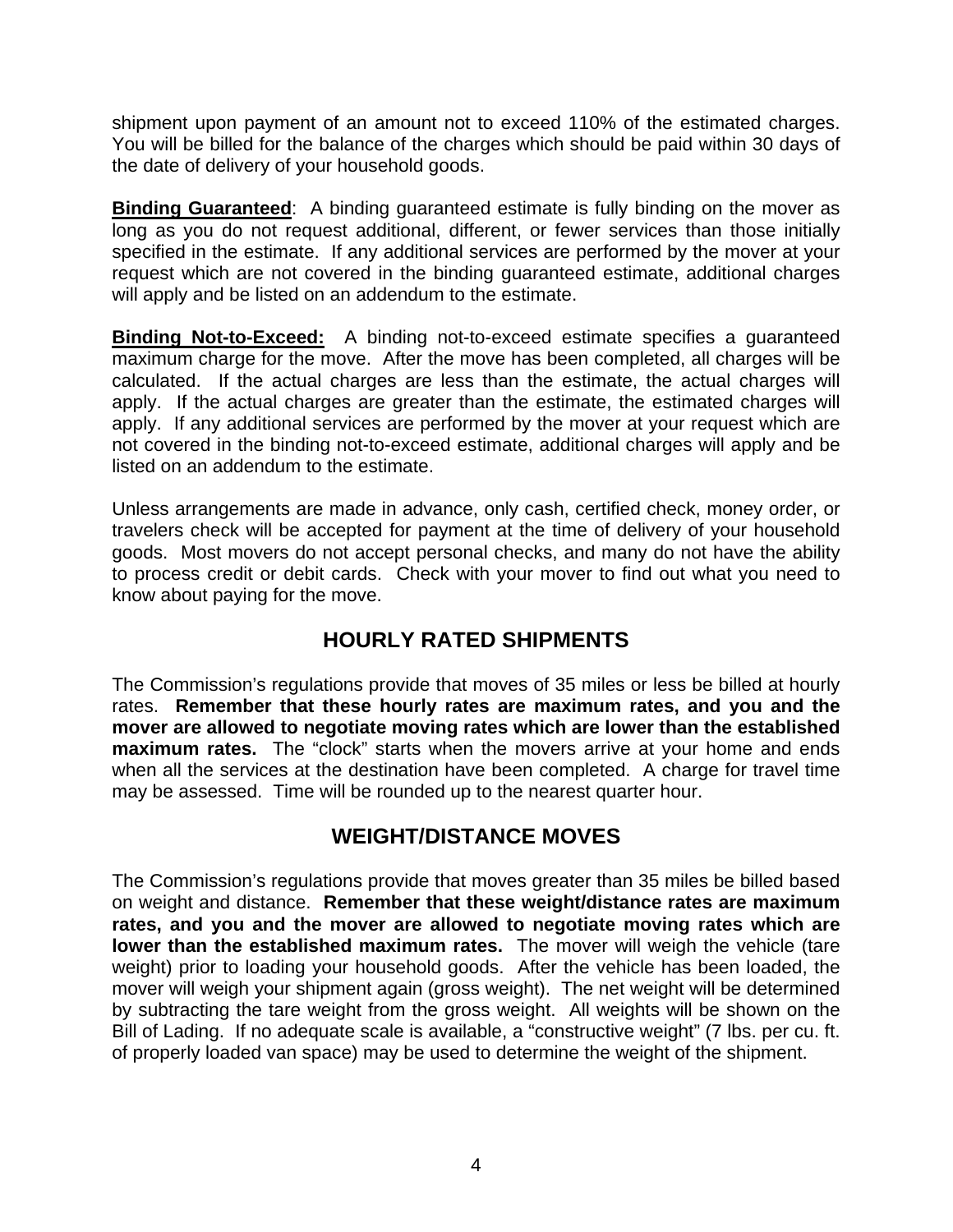If it seems necessary, you may request that your shipment be reweighed prior to delivery. Reweighing will be accomplished only where it is practical to do so. An additional charge may be assessed for reweighing, but only if the difference between the two net weights is less than 100 lbs. (if your shipment weighs less than 5,000 lbs.) or is less than 2% of the lower net weight (if your shipment weighs more than 5,000 pounds). The lower of the two net weights will be used in determining your charges.

### **EXPEDITED DELIVERY SERVICE**

Typically, movers will deliver your household goods in a "window" of time (i.e., "between Monday and Wednesday"). However, you can request that the delivery occur on or before a specific day. This delivery is called "expedited service" and is subject to the availability of the trucks. The rates that apply will be based upon the number of miles involved in your move. If you are moving a distance of 80 miles or less, your charge will be based on a minimum of 4,000 lbs. If you are moving a distance of 81 to 150 miles, your charge will be based on a minimum of 5,000 lbs. If you are moving a distance of 151 miles or more, your charge will be based on a minimum of 8,000 lbs.

## **EXCLUSIVE USE OF VEHICLE**

If you do not desire to have the goods belonging to someone else transported with your shipment, you can ask the mover to give you exclusive use of the vehicle. If you ask for this service, though, special rates apply. Check with your mover if you are interested in this service.

#### **VALUATION**

All shipments of household goods must have the "valuation" determined prior to the move. An addendum to the Bill of Lading provides details on the valuation of your household goods and allows you to clearly select the protection and liability levels you desire. This form should be given to you by the mover at the time of the estimate and be completed by you prior to the move. Settlement of any claim for loss or damage is based upon the level of protection you select.

There are three different valuation options. Valuation is NOT insurance; it is a defined level of carrier liability. You are not purchasing, and the mover is not selling you, an insurance policy on your household goods during your move. Also, all valuations are rounded up to the next \$100.

**Basic Value Protection:** This is the most economical protection plan available. There is no charge for this valuation. The mover's maximum liability shall be \$.60 per lb. based upon the actual weight of any lost or damaged article or articles. (For example, damage to a refrigerator weighing 400 lbs would result in a check to you for \$240.00 for you to repair or replace the refrigerator.)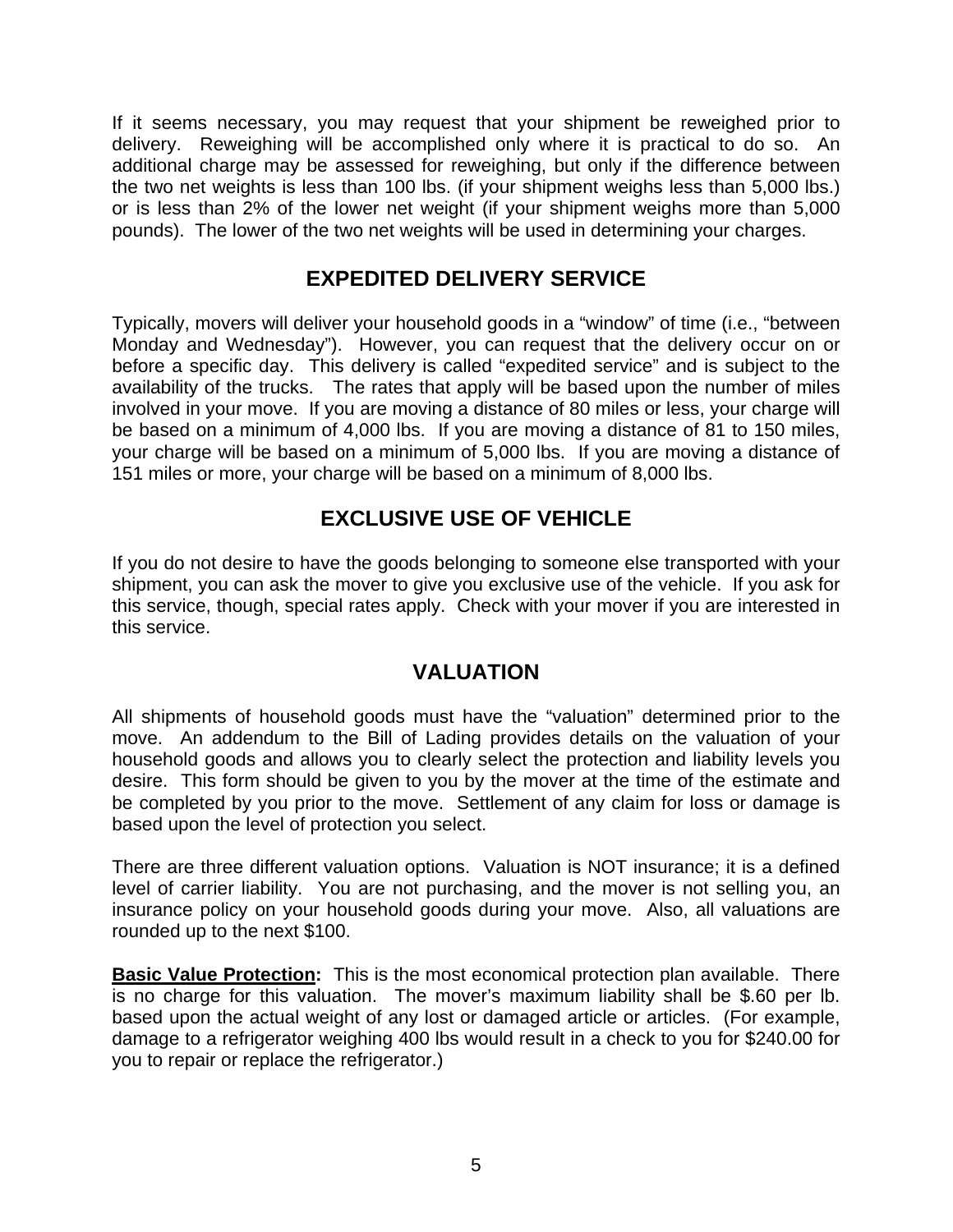**Depreciated Value Protection:** This level of valuation considers depreciation in determining the amount of liability. The mover's maximum liability is either \$1.25 times the actual weight of the shipment or a lump sum value declared by you, less depreciation. In other words, you can declare that the shipment is more valuable than \$1.25 times the weight of the shipment. For example, a 5,000 lb. shipment would be valued at \$6300. You can declare the shipment to be valued at any amount greater than that if you want to do so. The mover has the option of paying you the value (less depreciation) of any lost or damaged goods, repairing any goods to the extent necessary to restore them to same condition as received by the mover from you, or paying you for the cost of the repair. (For example, damage to an end table valued at \$200 and 7 years old, would depreciate 7% each year resulting in a depreciation of \$98. You would receive a check for \$102 instead of \$200.) You may ask your mover for the source of its depreciation rates. Many movers use the depreciation guide supplied by the American Moving and Storage Association.

**Full Value Protection:** This is the greatest level of protection provided. The mover's maximum liability for this option shall be the greater of \$4.00 times the actual weight of the shipment or the declared lump sum value of the shipment. (The declared value must be at least \$4.00 per lb. times the weight of the shipment). In the event that goods being moved are lost, the mover will have the option of replacing them with articles of like kind and quality or paying you for the cost of replacement (as determined by current market value without deduction for depreciation). In the event that goods are damaged, the mover will have the same options as stated above, plus the additional options of repairing them to the extent necessary to restore them to the same condition as when received by the mover from you, or paying you for the cost of the repair. Any item the mover pays to replace becomes the property of the mover.

## **ARTICLES OF EXTRAORDINARY VALUE**

Any items which you wish transported by the mover that are valued in excess of \$100 per pound per article must be declared on a separate inventory. Otherwise, the mover's liability will be limited to \$100 per pound per article (so your 2 oz. diamond ring will only be covered for \$12.50!!) You might want to consider transporting certain items yourself: stamp or coin collections, cash, jewelry, legal and medical documents, and other such special items. If you include firearms in your shipment, make sure that the crew leader is aware of it and enters the model and serial numbers on the inventory.

## **PRE-MOVING INFORMATION**

A responsible adult needs to be available at each point in the moving process: development of the estimate, packing the shipment, loading it, and monitoring the delivery.

Keep electrical and telephone services working at the origin until after the move is completed.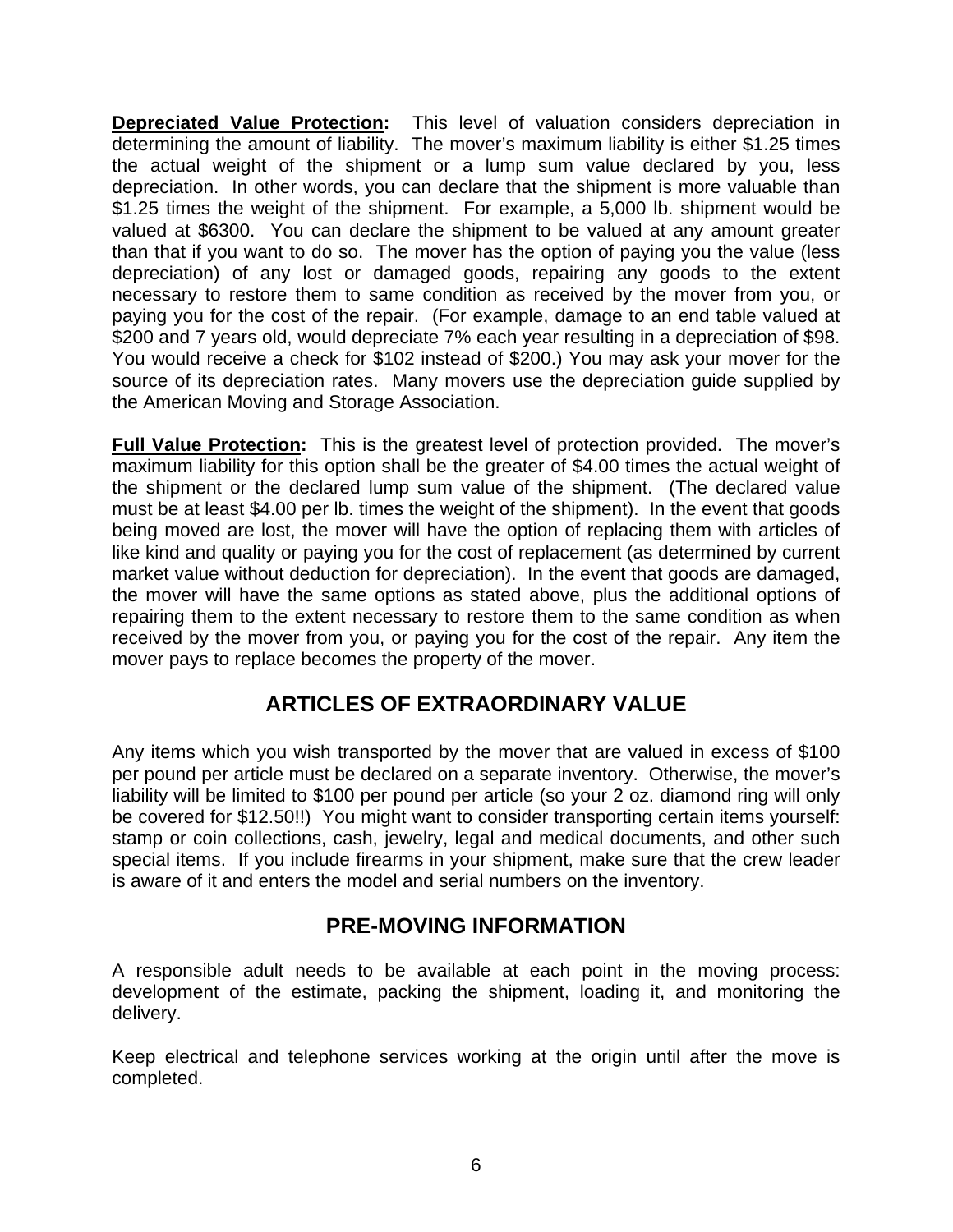Movers can refuse to move household goods which can cause damage to the shipment. You should check with your mover about items such as aerosol cans, matches, cleaning fluids, ammunition, fireworks, antifreeze, batteries, acids, and open cans of paint, oil, bleach, etc. Some items will leak, such as fuel tanks in lawn mowers and kerosene heaters, and should be drained prior to shipment. Remember that propane tanks cannot be moved unless such tanks have been serviced/purged and plugged by a professional gas service and labeled as such.

All mechanical and electrical equipment such as grandfather clocks, stereos, TVs, computers, CD players, DVDs, home theatre equipment, washers, dryers, ice makers, and other such items must be properly serviced prior to shipment. If you require assistance, contact your mover about such servicing. There will be charges if the mover arranges it.

Items attached to structures should be removed prior to moving day. These items include blinds, drapes, cornices, mirrors, curtain rods, shelving, etc. It is also appropriate for you to take down any artwork from the walls and set the pieces aside: paintings, sculptures, photographs, mounted game, etc.

Refrigerators and freezers should be emptied and dried prior to the move. Movers are not responsible for damages due to atmospheric conditions such as temperature and humidity.

Movers are not required to remove items from locations which do not have flat continuous floors, permanent stairways, adequate lighting and/or sufficient height to allow a person to stand erect, such as attics, basements, or crawl spaces. However, if you request and the mover agrees to remove items from such areas, there will be additional charges.

Since "ready-to-assemble" furniture made from press board and particle board is not designed to be moved or disassembled, the mover only offers limited liability on this type of furniture. Ask your mover for the form addressing this matter.

It is important to separate your "NOT GOING" and "TAKING WITH ME" items from the ones which will be packed and loaded for shipment. A good idea would be to put them in a closet or separate room and put a sign on the door that states, "DO NOT PACK OR MOVE."

## **PACKING DAY**

When the packing crew arrives, you should accompany the crew leader on a visual inspection of your home. Be sure to point out items not to be packed, items valued over \$100 per pound, fragile items, and items that need to arrive first at the destination.

You are welcome to pack certain boxes yourself. However, the mover is not liable for any damage to their contents resulting from poor packing unless there is external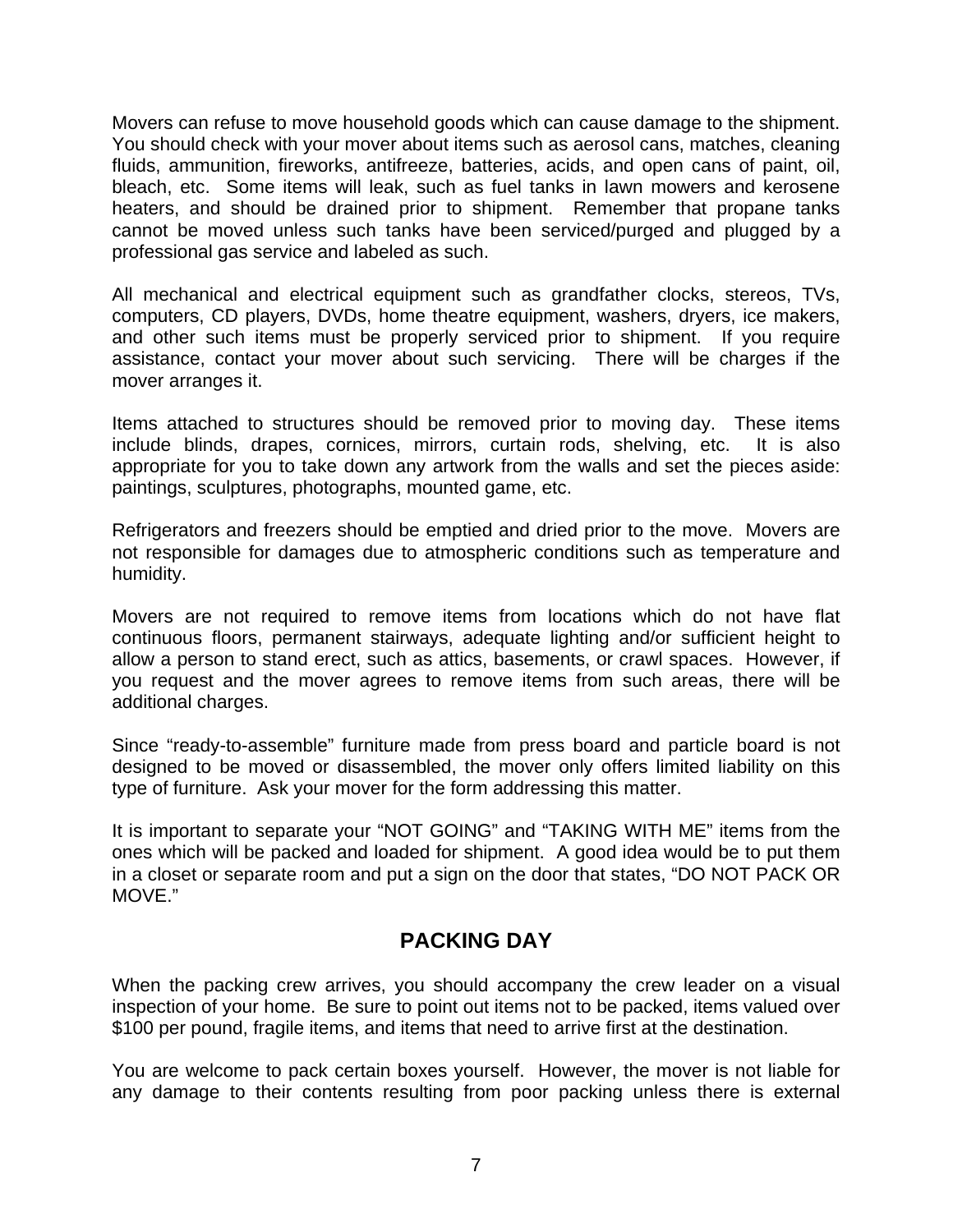damage and the inspection is done at time of delivery. You are charged for boxes, cartons, crates, and other packing materials supplied by the mover and used by you or the crew for the move.

Once packing seems to be completed, you and the crew leader should again conduct a visual inspection of your home to make sure all required items have been packed. Check closets, attics, basements, cabinets, detached buildings, and other areas of the property to ensure that nothing has been missed.

## **LOADING DAY (ORIGIN)**

The driver and you should conduct a pre-load walk-through and make sure he notes the "DO NOT LOAD" items, special care items, and items which should come off the truck first. He will do a complete inspection of all items and make a detailed inventory. You should also be available to the driver as the loading is being done in case he has any questions.

Once loading has been completed, you and the driver should again walk through the house to make sure all items are on the truck. Check closets, attics, basements, cabinets, detached buildings, and other areas of the property to ensure that nothing has been missed.

Approve and sign all necessary documents: the Bill of Lading, a list of any accessorial services performed, any inventories prepared, and the addendum to the Estimated Cost of Services, if needed.

Be sure that the driver has the destination address, contact phone numbers, and directions to your new home.

## **DELIVERY DAY (DESTINATION)**

The driver will give you the completed Bill of Lading and request payment before unloading the truck. Remember, usually cash, certified check, money order, and travelers checks are the only forms of payment that will be accepted.

If you received a non-binding estimate, you can only be required to pay up to 110% of the amount originally quoted in the estimated cost of services (plus the amounts in any addendums to that quote). The Bill of Lading will reflect the actual cost of your move. You will be billed for any balances due to the mover payable in 30 days.

If you received a binding guaranteed estimate, that amount (plus any amounts in addendums) is the amount due to the mover.

If you received a binding not-to-exceed estimate, that amount is the maximum which can be requested (plus any amounts in addendums).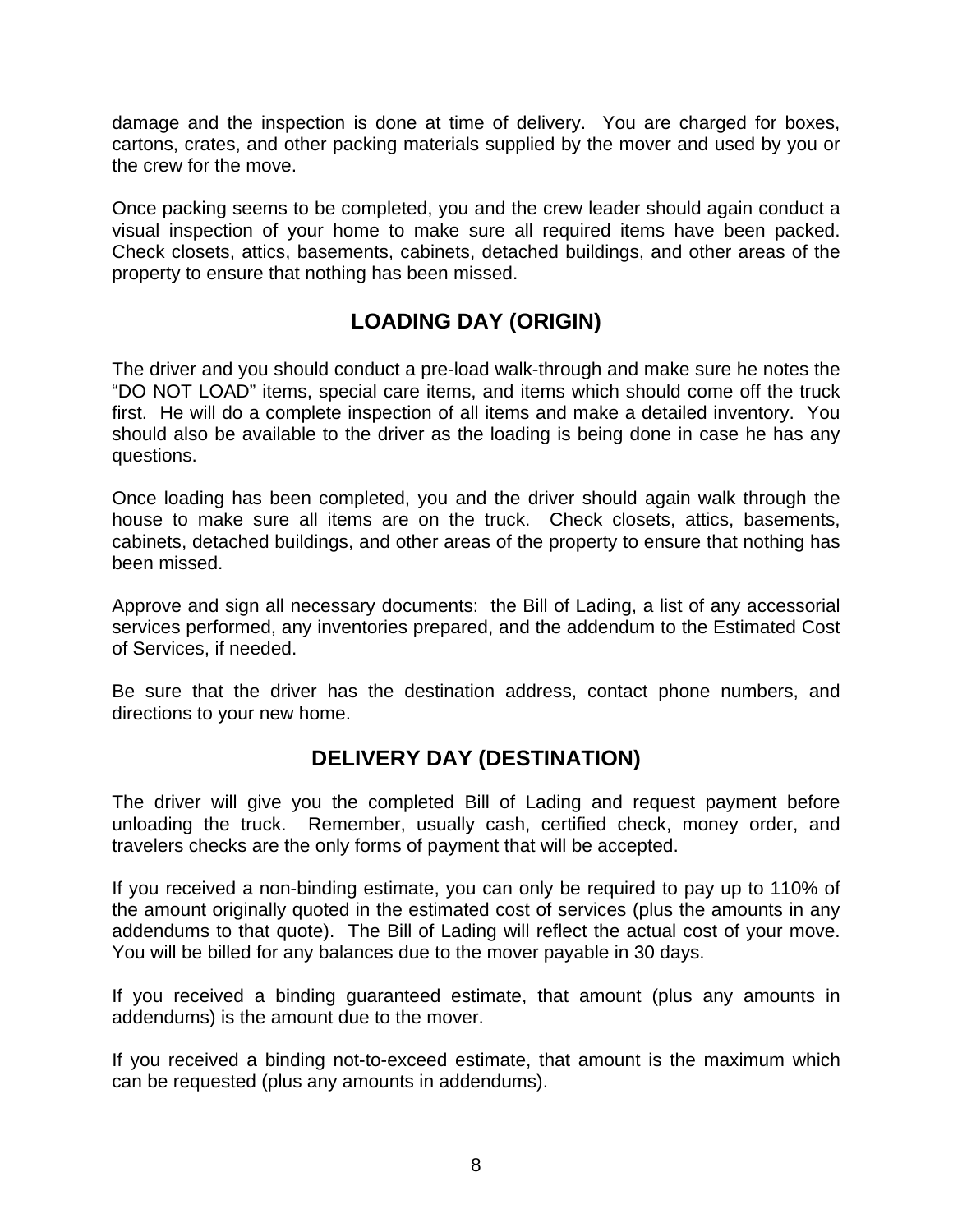You should walk through the new residence with the driver to go over your floor plan so he can determine the best way to unload your possessions.

The crew will assemble all items that they disassembled at origin. They will not assemble items disassembled by others nor will they install appliances and fixtures since those would have been serviced by trained personnel at origin. Trained personnel would again be needed to re-service them at destination. Again, these servicings are subject to additional charges.

Unpacking is part of the packing service and will be performed at the time of delivery, if you wish it to be done. Crew members do not put items in cabinets, drawers, etc., although they will hang clothes in closets. The debris from the move will be taken from the premises on the day of the move if you ask them to do so. If the crew has to return another day to remove the packing materials, an additional charge may apply.

After the delivery is completed, walk through the rooms with the driver and conduct a final inspection of the items. Be sure to note on the inventory sheet any damages before you sign it. DO NOT dispose of any damaged items or the packing materials used for those items since they will be needed for settlement of your claim.

Approve and sign all required paperwork: Bill of Lading, any inventories prepared, a list of any accessorial services performed, and the addendum to the Estimated Cost of Services, if needed. Be sure to note on the inventory sheet any damages before you sign it.

## **STORAGE**

If you are not prepared to move into your new home immediately, you can have your household goods stored for later delivery. This is known as "storage-in-transit" and can be performed for an additional charge. Usually, the mover will require payment of the charges incurred up to that point prior to placing the items into storage. (The 110% provision in non-binding estimates will not apply to such shipments.) Charges are calculated on 30-day increments and *may be* prorated.

During this period (not to exceed 180 days), the rates, rules, and regulations of the Commission would apply. However, goods held after 180 days revert to "permanent storage" and would be subject to the rates, terms, and conditions of the warehouse operator and are not subject to the jurisdiction of the Commission. Moves out of permanent storage would be conducted with a new contract.

If you need to remove some stored items before moving the entire shipment out of storage, you can make arrangements to get access to the shipment. The item(s) will be weighed to deduct the amount from the shipment which will reduce the monthly storage charge. There will be a charge for warehouse personnel to assist you.